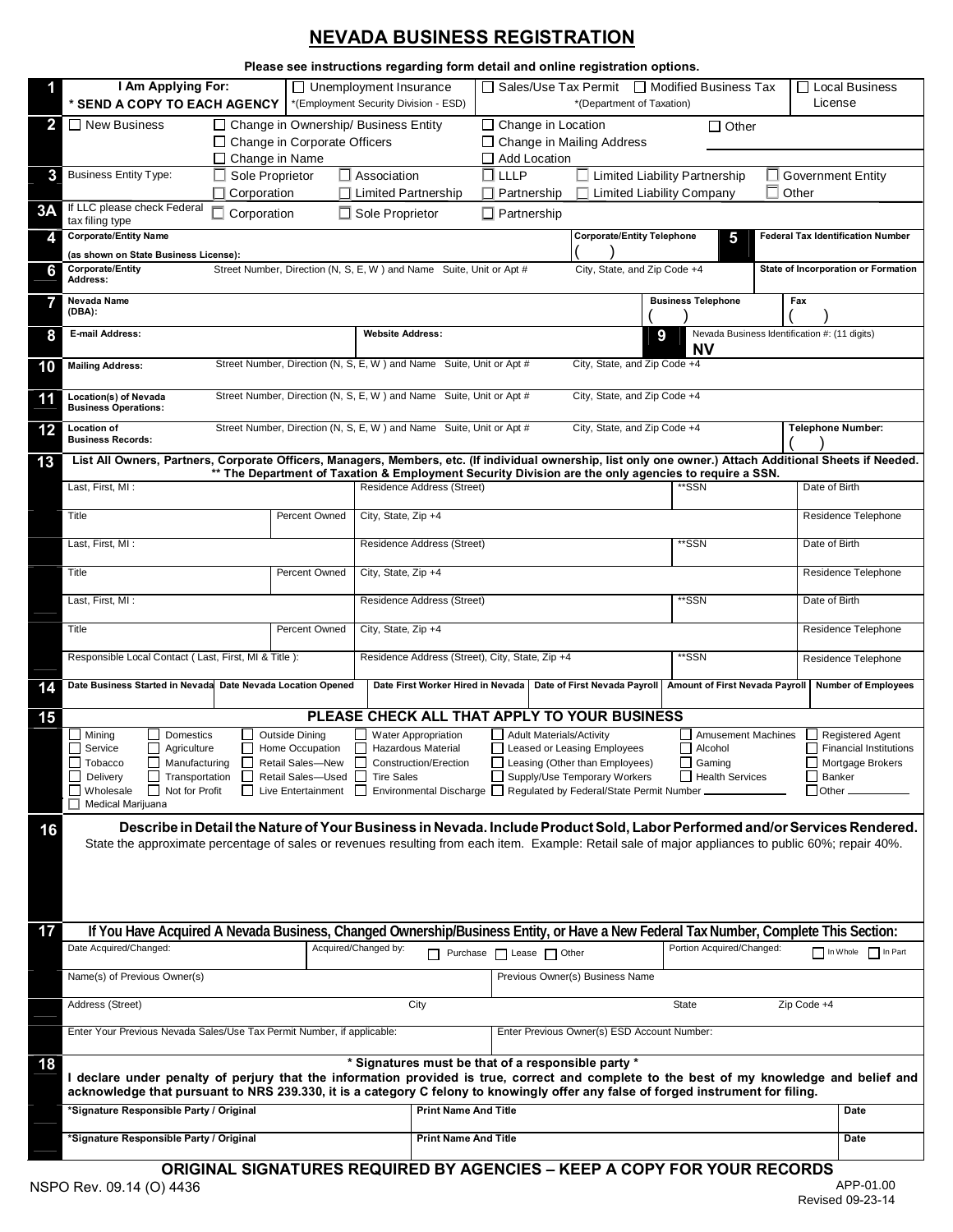### **NEVADA BUSINESS REGISTRATION FORM INSTRUCTIONS**

Important details are included to help you provide the necessary information. It is important to respond to all items. Any omission could cause a delay in processing your registration.

**WHO ACCEPTS THIS FORM?** The Nevada Department of Taxation and the Nevada Employment Security Division (ESD). Some local governments may accept this form.

**WHAT OTHER INFORMATION MUST I PROVIDE?** When applying with the Department of Taxation: All businesses must complete a Supplemental Application (APP-01.01) to determine correct fees. When applying with the Employment Security Division: If you employ agricultural or domestic workers or are a non-profit agency, you must complete a Supplemental Registration with ESD.

If you haven't yet received or applied for a Nevada State Business License, please contact the Nevada Secretary of State at (775) 684- 5708 or complete your registration online at https://www.nvsilverflume.gov.

#### **LINE-BY-LINE INSTRUCTIONS FOR COMPLETING THE NEVADA BUSINESS REGISTRATION - PLEASE COMPLETE IN ENGLISH.**

- **1. I Am Applying For:** Check the boxes that apply. You are required to submit a copy to each agency that is applicable to your business. Keep a copy for your records.
- **2. Check All Box(es) That Apply.**
- **3. Business Entity Type:** Indicate entity type as filed with the Secretary of State.
- **3A. If LLC:** Indicate type of entity as filed with the IRS.
- **4. Corporate/Entity Name:** Enter the name as registered with the Secretary of State for the State Business License. Include a telephone number.
- **5. Federal Tax Identification Number:** Enter your Federal Tax Identification Number (FEIN). For information regarding a FEIN, contact the Internal Revenue Service at 1-800-829-4933 or go to http://IRS.gov/businesses. If you have applied for your number and have not received it, write "PENDING." If your FEIN changes, you must complete a new Nevada Business Registration.
- **6. Corporate/Entity Address:** Enter the complete address of the corporation and the state of incorporation.
- **7. Nevada Name (DBA):** Enter the name as it will be known to the public. Include a business telephone and fax number.
- **8. E-mail Address / Website Address:** Enter Email and Website Address information.
- **9. Nevada Business ID Number:** Enter the number as shown on your State Business License or exemption issued by the Secretary of State.
- **10. Mailing Address:** This address will be used to mail any licenses, reports, tax returns, and correspondence.
- **11. Location(s) of Nevada Business Operations:** Enter the physical location of the business including suite numbers, apartment numbers, and street direction (N, S, E, and W). If there are additional locations in Nevada, please attach a list of all locations. You may not use a PO Box.
- **12. Location of Business Records:** Enter the physical address where business records are maintained during normal working hours. Include the telephone number of this location, if different from the business telephone number.
- **13. List All Owners, Partners, Corporate Officers, Managers, Members, etc.:** Include the full name, home address (street, city, state, and zip code), Social Security Number, date of birth, title, percentage of business owned, and telephone number. If the business is incorporated, list all corporate officers. If the business is a partnership, list all partners. If the business is comprised of two corporations or other entities, list the officers/members/partners, etc. for each entity. Attach additional sheets if needed.
- **14. Dates and Amounts Regarding Your Nevada Business:** Enter the date the business started or will start Nevada operations. If adding a location enter the date your additional location will begin Nevada operations. Enter the date the first worker was hired in Nevada. Enter the date and amount of the first Nevada payroll. If this is a new business, enter the estimated number of employees you will have. If the business is currently operating, list the number of employees on the payroll.
- **15. Please Check All That Apply to Your Business:** If you check the box marked "Regulated by Federal/State Permit Number," attach a list that identifies the issuing entity and permit number.
- **16. Nature of Your Business:** Describe your business activities, goods, products, or services in Nevada. State the approximate percentage of sales or revenues resulting from each item. Example: Retail sale of major appliances to public 60%; repair 40%.
- **17. Acquired, Changed, or Have a New Federal Tax Number:** On the first line, enter the date the business was acquired; check the boxes that apply to how the business was acquired; and the portion of the business you acquired. On the second line, list the name of the previous owner and the business name of the previous owner. On the third line, indicate the physical address of the business you acquired. On the fourth line, list your previous Nevada Sales/Use Tax Permit Number and the Employment Security Division (ESD) Account Number of the previous owner. If there is more than one previous owner, attach an additional sheet.
- **18. Signature Required: Legal signatures include: sole proprietor-owner, corporate officer, managing member and partners.**

| Nevada Department of Taxation: Online Registration: https://www.nevadatax.nv.gov - Website: http://www.tax.nv.gov                                   |                |  |  |  |  |  |
|-----------------------------------------------------------------------------------------------------------------------------------------------------|----------------|--|--|--|--|--|
| Call Center                                                                                                                                         | (866) 962-3707 |  |  |  |  |  |
| Las Vegas 555 E Washington Avenue • Suite 1300 • Las Vegas Nevada • 89101                                                                           | (702) 486-2300 |  |  |  |  |  |
| Reno 4600 Kietzke Lane • Building L, Suite 235 • Reno, NV • 89502                                                                                   | (775) 687-9999 |  |  |  |  |  |
| Carson City 1550 College Parkway • Suite 115 • Carson City, NV • 89706                                                                              | (775) 684-2000 |  |  |  |  |  |
| Nevada Employment Security Division (ESD): Online Registration: https://uitax.nvdetr.org - Website: www.nvdetr.org                                  |                |  |  |  |  |  |
| Reno                                                                                                                                                | (775) 823-6680 |  |  |  |  |  |
|                                                                                                                                                     | (775) 684-6300 |  |  |  |  |  |
| <b>Nevada Department of Wildlife:</b>                                                                                                               |                |  |  |  |  |  |
|                                                                                                                                                     |                |  |  |  |  |  |
| For more information regarding local and state business licensing please visit Nevada's online Business Portal at<br>https://www.nvsilverflume.gov. |                |  |  |  |  |  |
| NSPO Rev. 09.14 (O) 4436                                                                                                                            | APP-01.01      |  |  |  |  |  |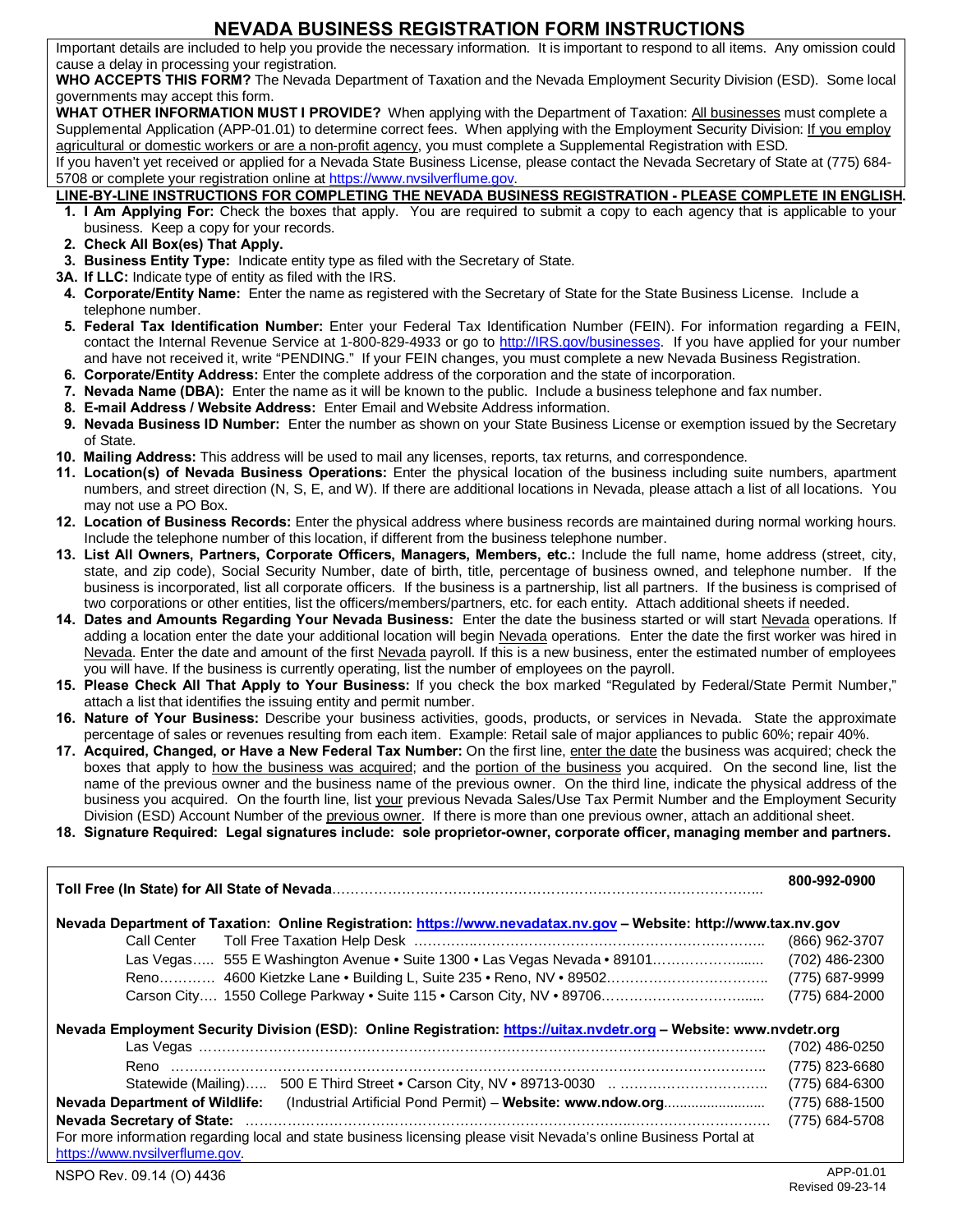|                                                                                                             |                                                                                                                                            |                                  | <b>For Department Use Only</b>                              |                                                                                            |  |  |  |  |  |
|-------------------------------------------------------------------------------------------------------------|--------------------------------------------------------------------------------------------------------------------------------------------|----------------------------------|-------------------------------------------------------------|--------------------------------------------------------------------------------------------|--|--|--|--|--|
| TID:<br>NEVADA DEPARTMENT OF TAXATION                                                                       |                                                                                                                                            |                                  |                                                             |                                                                                            |  |  |  |  |  |
|                                                                                                             | <b>SUPPLEMENTAL REGISTRATION</b>                                                                                                           |                                  | Dept. of Taxation Representative accepting application:     |                                                                                            |  |  |  |  |  |
|                                                                                                             | Please print clearly - Use black or blue ink only                                                                                          |                                  |                                                             |                                                                                            |  |  |  |  |  |
|                                                                                                             | Please mark applicable type(s) (See Instructions)                                                                                          |                                  |                                                             |                                                                                            |  |  |  |  |  |
|                                                                                                             | <b>Sales/Use Permit</b>                                                                                                                    | <b>Consumer Use Tax Permit</b>   | <b>Certificate of Authority</b>                             | <b>Live Entertainment Tax</b>                                                              |  |  |  |  |  |
| 1.                                                                                                          | DBA (as shown on the Nevada Business Registration Form):                                                                                   |                                  |                                                             |                                                                                            |  |  |  |  |  |
| 2.                                                                                                          | Business telephone number:                                                                                                                 | 3.                               | List STATE of incorporation or formation if applicable:     |                                                                                            |  |  |  |  |  |
| 4.                                                                                                          | FEES AND SECURITY DEPOSIT                                                                                                                  |                                  |                                                             |                                                                                            |  |  |  |  |  |
|                                                                                                             | Estimated total Nevada monthly TAXABLE receipts:<br>Estimated total monthly receipts:<br>6.<br>Reporting cycle (check choice of reporting) |                                  |                                                             |                                                                                            |  |  |  |  |  |
| 5.<br>7.                                                                                                    |                                                                                                                                            |                                  |                                                             |                                                                                            |  |  |  |  |  |
| Sales Tax Accounts with over \$10,000 a month in TAXABLE sales must report monthly.<br>Monthly<br>Quarterly |                                                                                                                                            |                                  |                                                             |                                                                                            |  |  |  |  |  |
|                                                                                                             | Sales/Use Tax                                                                                                                              |                                  |                                                             |                                                                                            |  |  |  |  |  |
|                                                                                                             | Use Tax<br>Live Enterainment Tax Occupancy $\Box$ 200-7,499<br>$\Box$ 7,500 or More                                                        |                                  |                                                             |                                                                                            |  |  |  |  |  |
|                                                                                                             | Security (See Instructions)                                                                                                                |                                  |                                                             |                                                                                            |  |  |  |  |  |
| 8.                                                                                                          | Cash \$0                                                                                                                                   |                                  |                                                             |                                                                                            |  |  |  |  |  |
| 9.                                                                                                          | <b>Total Nevada Business Locations:</b><br>10.<br>Sales Tax Fee (See instructions): 15.00                                                  |                                  |                                                             |                                                                                            |  |  |  |  |  |
|                                                                                                             |                                                                                                                                            |                                  |                                                             |                                                                                            |  |  |  |  |  |
| 11.                                                                                                         | Name of spouse/relative                                                                                                                    | Address of spouse/relative       | <b>OTHER INFORMATION</b><br>Phone number of spouse/relative |                                                                                            |  |  |  |  |  |
|                                                                                                             |                                                                                                                                            |                                  |                                                             |                                                                                            |  |  |  |  |  |
|                                                                                                             | Name of other contact                                                                                                                      | Address of other contact         |                                                             | Phone number of other contact                                                              |  |  |  |  |  |
|                                                                                                             |                                                                                                                                            |                                  |                                                             |                                                                                            |  |  |  |  |  |
|                                                                                                             | Accountant/bookkeeper                                                                                                                      | Address of accountant/bookkeeper |                                                             |                                                                                            |  |  |  |  |  |
|                                                                                                             |                                                                                                                                            |                                  |                                                             | Phone number of accountant/bookkeeper                                                      |  |  |  |  |  |
|                                                                                                             |                                                                                                                                            |                                  |                                                             |                                                                                            |  |  |  |  |  |
|                                                                                                             | Other employment (If applicable):<br>Company name:<br>Company name:                                                                        |                                  |                                                             |                                                                                            |  |  |  |  |  |
|                                                                                                             | Name of bank/financial institution - location / account number:                                                                            |                                  |                                                             |                                                                                            |  |  |  |  |  |
|                                                                                                             | Business account:                                                                                                                          |                                  |                                                             |                                                                                            |  |  |  |  |  |
|                                                                                                             | Personal account:                                                                                                                          |                                  |                                                             |                                                                                            |  |  |  |  |  |
|                                                                                                             |                                                                                                                                            |                                  |                                                             |                                                                                            |  |  |  |  |  |
|                                                                                                             |                                                                                                                                            | FOR DEPARTMENT USE ONLY          |                                                             |                                                                                            |  |  |  |  |  |
|                                                                                                             | <b>ST/UT No.: _______________________________</b>                                                                                          |                                  | <b>MBT No.: _______________________________</b>             |                                                                                            |  |  |  |  |  |
|                                                                                                             |                                                                                                                                            |                                  |                                                             | Combine Accts: □ Yes □ No Previous Acct: _____________ Previous Acct Cancelled: □ Yes □ No |  |  |  |  |  |
|                                                                                                             | Comments: example and the comments:                                                                                                        |                                  |                                                             |                                                                                            |  |  |  |  |  |
|                                                                                                             | $\Box$ Cash<br>$\Box$ Check                                                                                                                | ABA #:                           | Bank:                                                       | <b>Branch:</b>                                                                             |  |  |  |  |  |
|                                                                                                             | duction to the Denominent and noncuel information, ass, cur Townsus Information Decisit Onlin                                              |                                  |                                                             |                                                                                            |  |  |  |  |  |

**\*\*For an introduction to the Department and general information, see our Taxpayer Information Packet Online at www.tax.nv.gov \*\*** 

SUPPLEMENTAL APPLICATION